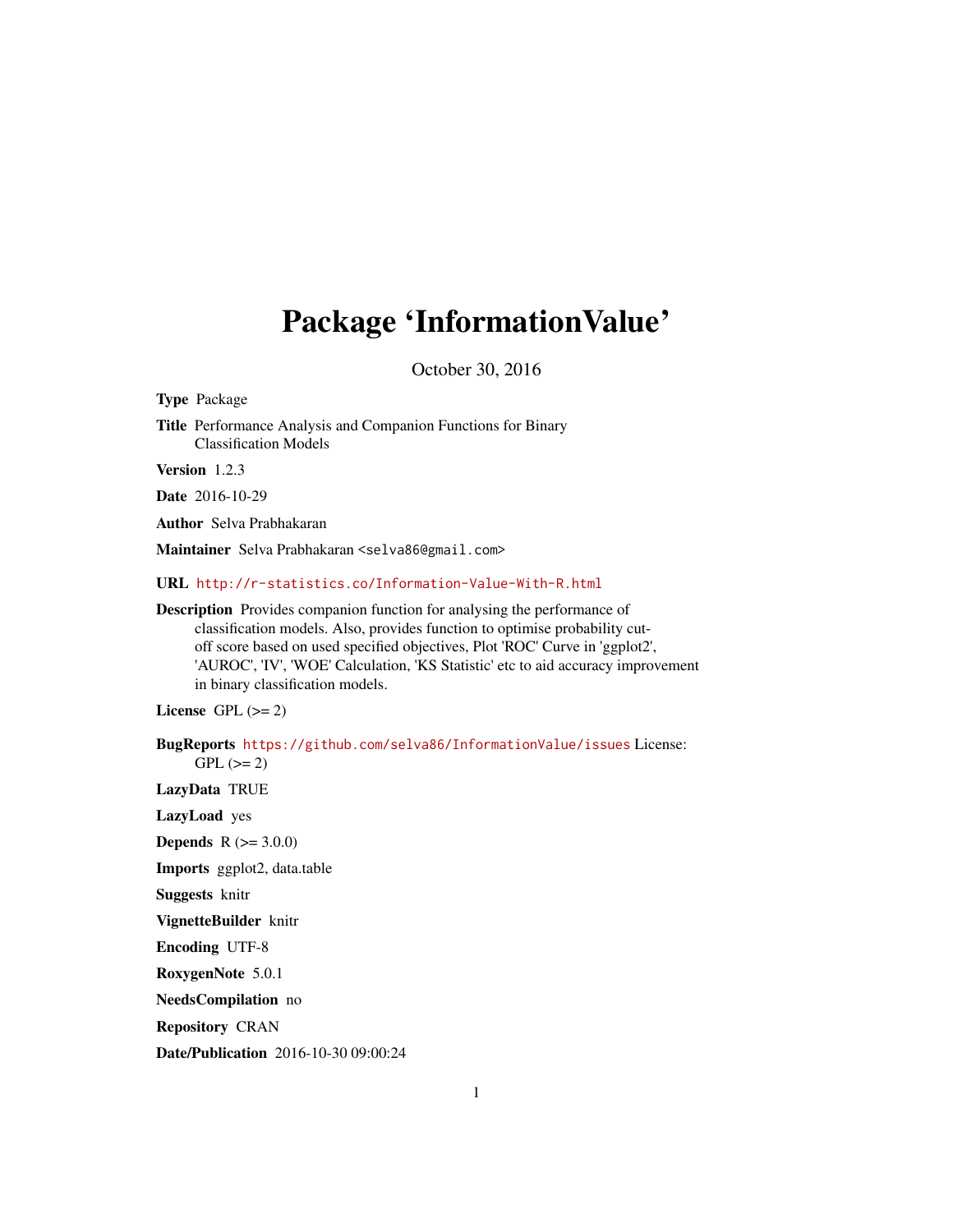# <span id="page-1-0"></span>R topics documented:

|            |  |  |  |  |  |  |  |  |  |  |  |  |  |  | $\overline{2}$            |
|------------|--|--|--|--|--|--|--|--|--|--|--|--|--|--|---------------------------|
|            |  |  |  |  |  |  |  |  |  |  |  |  |  |  | 3                         |
|            |  |  |  |  |  |  |  |  |  |  |  |  |  |  | $\overline{4}$            |
|            |  |  |  |  |  |  |  |  |  |  |  |  |  |  | 5                         |
|            |  |  |  |  |  |  |  |  |  |  |  |  |  |  | -6                        |
|            |  |  |  |  |  |  |  |  |  |  |  |  |  |  | $\overline{7}$            |
|            |  |  |  |  |  |  |  |  |  |  |  |  |  |  | $\overline{\phantom{0}}8$ |
|            |  |  |  |  |  |  |  |  |  |  |  |  |  |  | -9                        |
|            |  |  |  |  |  |  |  |  |  |  |  |  |  |  |                           |
| npy        |  |  |  |  |  |  |  |  |  |  |  |  |  |  |                           |
|            |  |  |  |  |  |  |  |  |  |  |  |  |  |  |                           |
|            |  |  |  |  |  |  |  |  |  |  |  |  |  |  |                           |
|            |  |  |  |  |  |  |  |  |  |  |  |  |  |  |                           |
|            |  |  |  |  |  |  |  |  |  |  |  |  |  |  |                           |
|            |  |  |  |  |  |  |  |  |  |  |  |  |  |  |                           |
|            |  |  |  |  |  |  |  |  |  |  |  |  |  |  |                           |
|            |  |  |  |  |  |  |  |  |  |  |  |  |  |  |                           |
| <b>WOE</b> |  |  |  |  |  |  |  |  |  |  |  |  |  |  |                           |
|            |  |  |  |  |  |  |  |  |  |  |  |  |  |  |                           |
|            |  |  |  |  |  |  |  |  |  |  |  |  |  |  |                           |
|            |  |  |  |  |  |  |  |  |  |  |  |  |  |  | 22                        |

ActualsAndScores *ActualsAndScores*

#### Description

A dataset containing the actuals for a simulated binary response variable as a numeric and the prediction probablity scores for a classification model like logistic regression.

# Usage

```
data(ActualsAndScores)
```
#### Format

A data frame with 170 rows and 2 variables

# Details

- Actuals. A simulated variable meant to serve as the actual binary response variable. The good/events are marked as 1 while the bads/non-events are marked 0.
- PredictedScores. The prediction probability scores based on a classification model.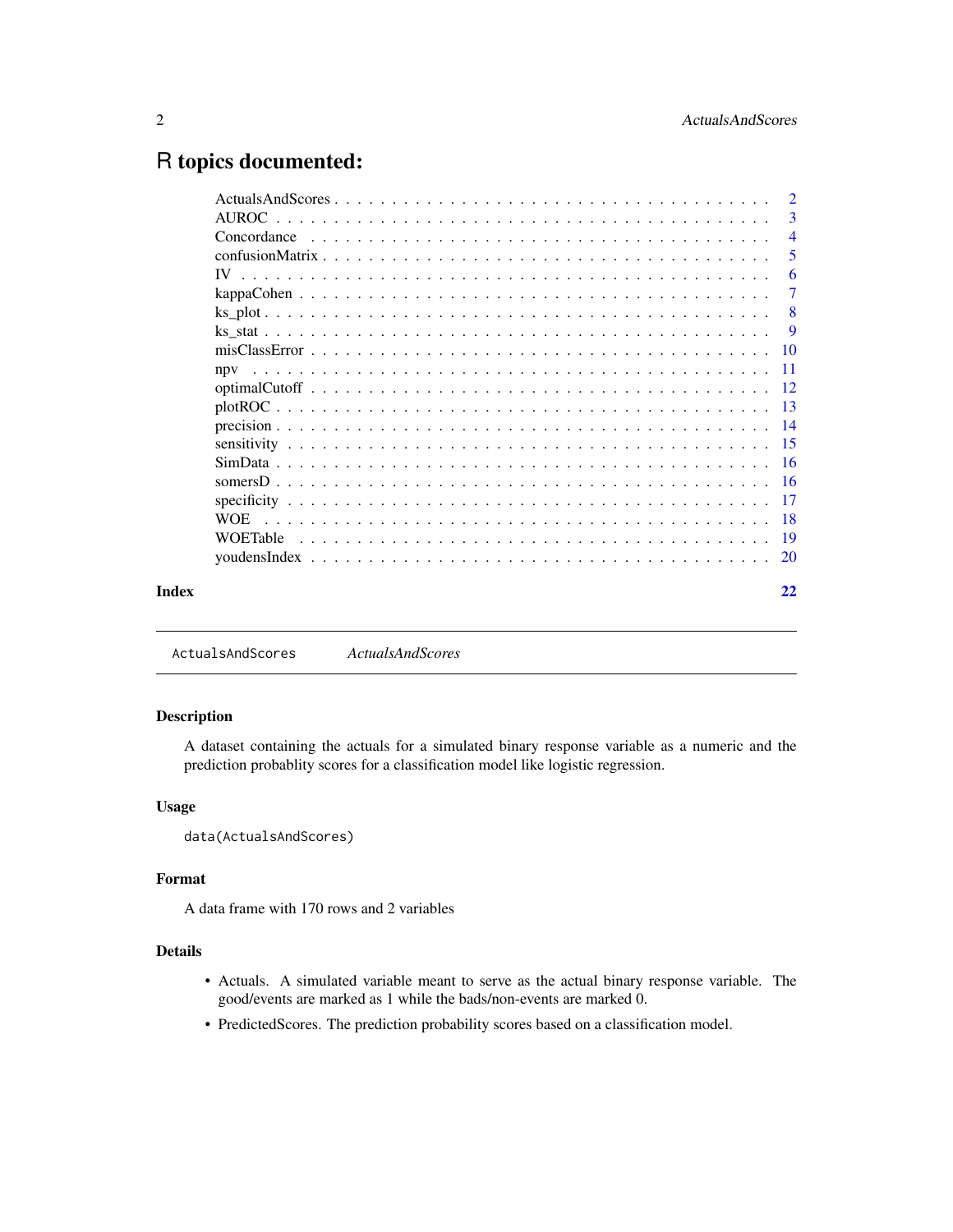<span id="page-2-0"></span>AUROC *AUROC*

# Description

Calculate the area uder ROC curve statistic for a given logit model.

# Usage

AUROC(actuals, predictedScores)

## Arguments

| actuals | The actual binary flags for the response variable. It can take a numeric vector |
|---------|---------------------------------------------------------------------------------|
|         | containing values of either 1 or 0, where 1 represents the 'Good' or 'Events'   |
|         | while 0 represents 'Bad' or 'Non-Events'.                                       |
|         |                                                                                 |

#### predictedScores

The prediction probability scores for each observation. If your classification model gives the 1/0 predcitions, convert it to a numeric vector of 1's and 0's.

# Details

For a given actuals and predicted probability scores, the area under the ROC curve shows how well the model performs at capturing the false events and false non-events. An best case model will have an area of 1. However that would be unrealistic, so the closer the aROC to 1, the better is the model.

#### Value

The area under the ROC curve for a given logit model.

# Author(s)

Selva Prabhakaran <selva86@gmail.com>

```
data('ActualsAndScores')
AUROC(actuals=ActualsAndScores$Actuals, predictedScores=ActualsAndScores$PredictedScores)
```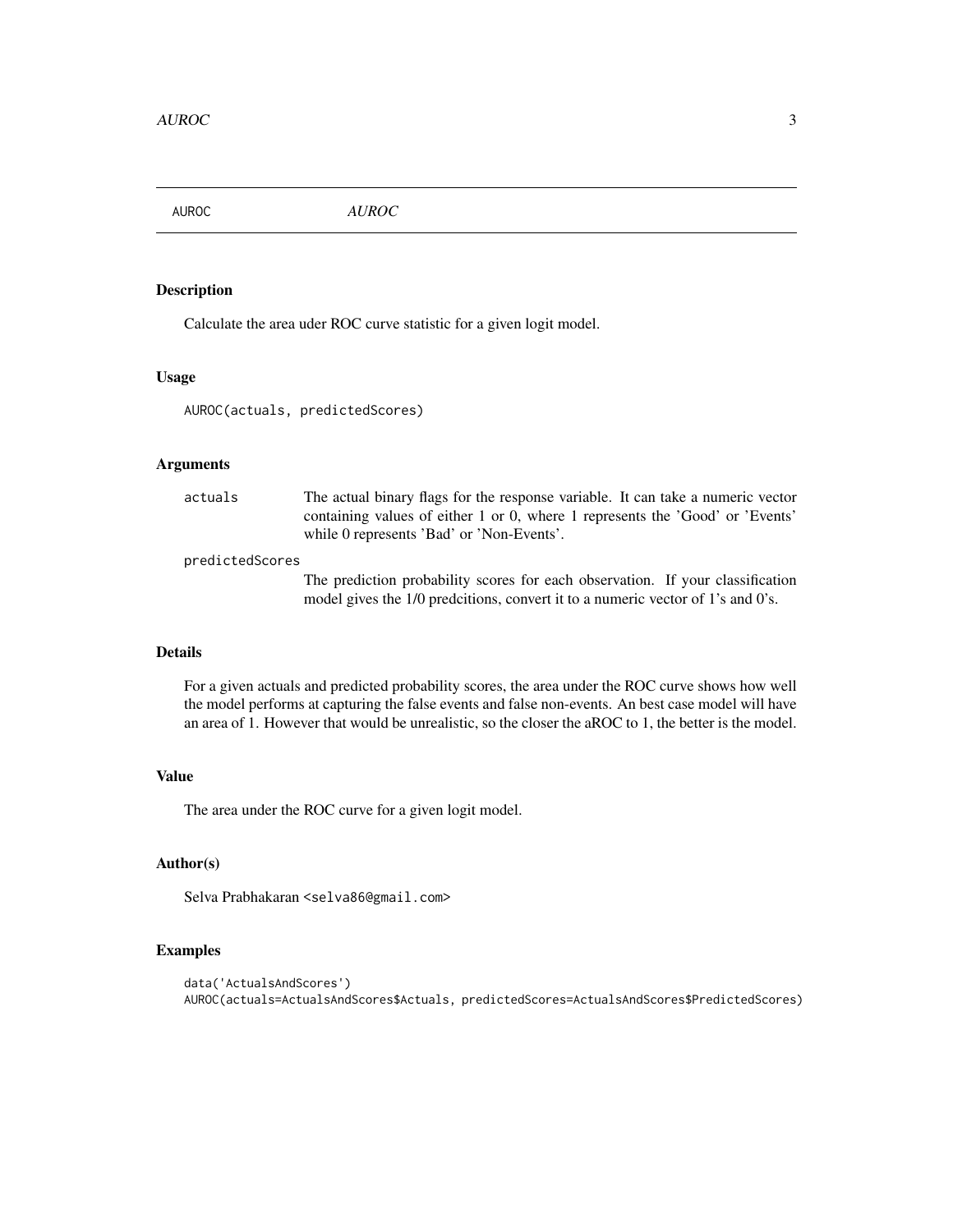<span id="page-3-0"></span>Concordance *Concordance*

# Description

Calculate concordance and discordance percentages for a logit model

#### Usage

Concordance(actuals, predictedScores)

#### Arguments

actuals The actual binary flags for the response variable. It can take a numeric vector containing values of either 1 or 0, where 1 represents the 'Good' or 'Events' while 0 represents 'Bad' or 'Non-Events'.

#### predictedScores

The prediction probability scores for each observation. If your classification model gives the 1/0 predcitions, convert it to a numeric vector of 1's and 0's.

# Details

Calculate the percentage of concordant and discordant pairs for a given logit model.

# Value

a list containing percentage of concordant pairs, percentage discordant pairs, percentage ties and No. of pairs.

- Concordance The total proportion of pairs in concordance. A pair is said to be concordant when the predicted score of 'Good' (Event) is greater than that of the 'Bad'(Non-event)
- Discordance The total proportion of pairs that are discordant.
- Tied The proportion of pairs for which scores are tied.
- Pairs The total possible combinations of 'Good-Bad' pairs based on actual response (1/0) labels.

#### Author(s)

Selva Prabhakaran <selva86@gmail.com>

```
data('ActualsAndScores')
Concordance(actuals=ActualsAndScores$Actuals, predictedScores=ActualsAndScores$PredictedScores)
```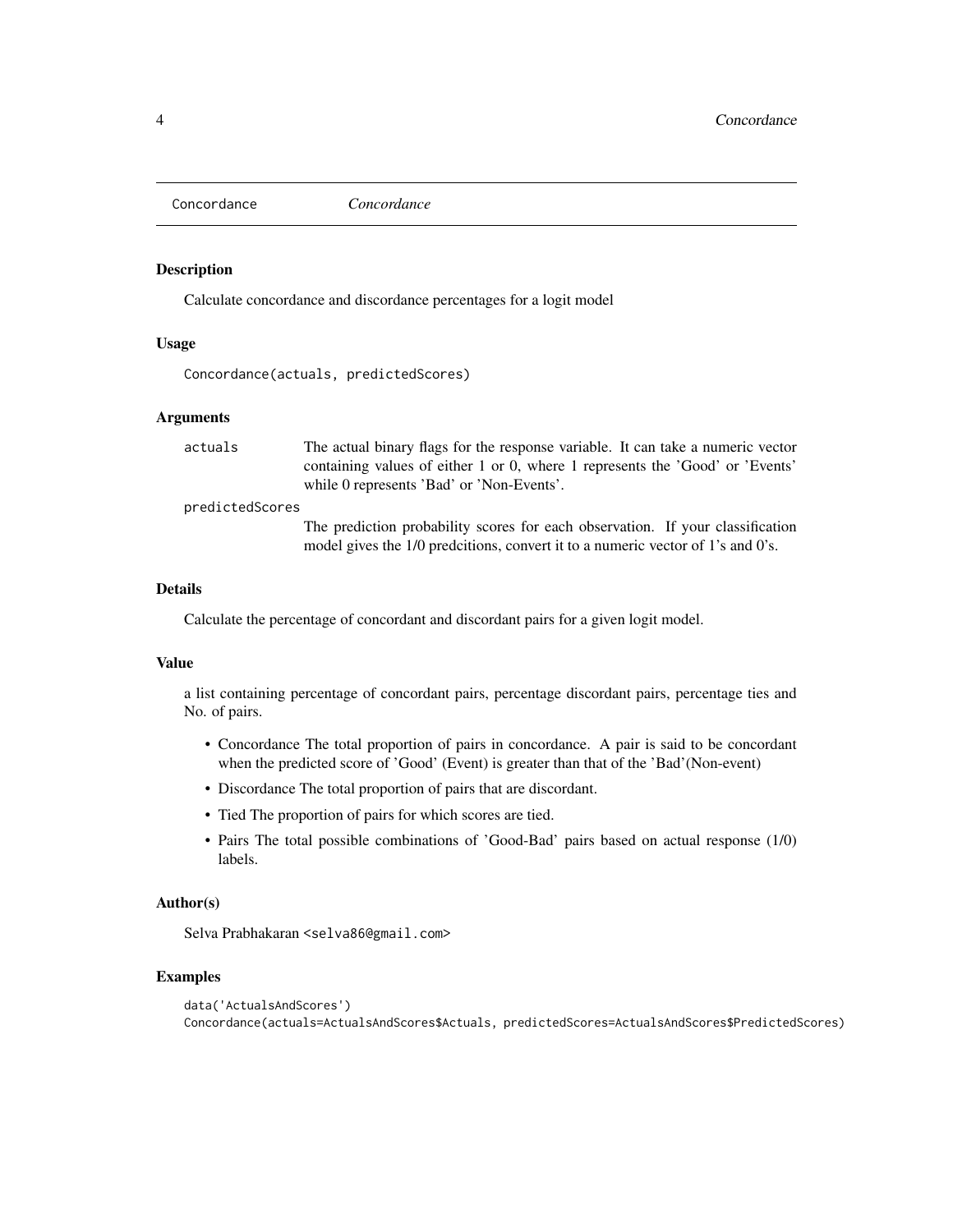# <span id="page-4-0"></span>Description

Calculate the confusion matrix for the fitted values for a logistic regression model.

# Usage

```
confusionMatrix(actuals, predictedScores, threshold = 0.5)
```
# Arguments

| actuals         | The actual binary flags for the response variable. It can take a numeric vector<br>containing values of either 1 or 0, where 1 represents the 'Good' or 'Events'<br>while 0 represents 'Bad' or 'Non-Events'. |
|-----------------|---------------------------------------------------------------------------------------------------------------------------------------------------------------------------------------------------------------|
| predictedScores |                                                                                                                                                                                                               |
|                 | The prediction probability scores for each observation. If your classification<br>model gives the 1/0 predcitions, convert it to a numeric vector of 1's and 0's.                                             |
| threshold       | If predicted value is above the threshold, it will be considered as an event $(1)$ ,<br>else it will be a non-event $(0)$ . Defaults to 0.5.                                                                  |

# Details

For a given actuals and predicted probability scores, the confusion matrix showing the count of predicted events and non-events against actual events and non events.

#### Value

For a given actuals and predicted probability scores, returns the confusion matrix showing the count of predicted events and non-events against actual events and non events.

#### Author(s)

Selva Prabhakaran <selva86@gmail.com>

```
data('ActualsAndScores')
confusionMatrix(actuals=ActualsAndScores$Actuals, predictedScores=ActualsAndScores$PredictedScores)
```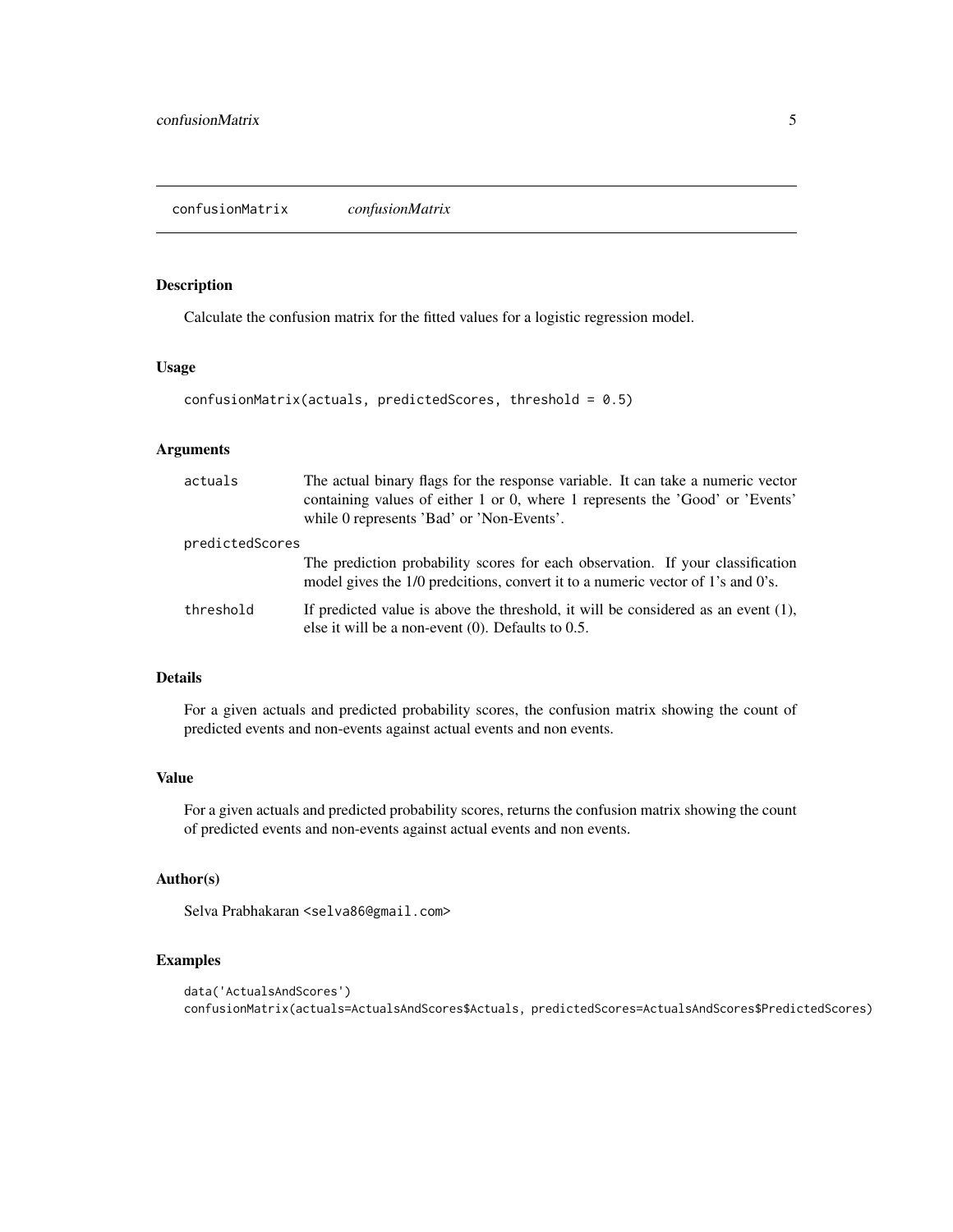<span id="page-5-0"></span>IV *IV*

# Description

Compute the IV for each group of a given categorical X and binary response Y. The resulting WOE can be usued in place of the categorical X so as to be used as a continuous variable.

# Usage

IV(X, Y, valueOfGood = 1)

# Arguments

| $\chi$      | The categorical variable stored as factor for which Information Value (IV) is to<br>be computed.                                                                                      |
|-------------|---------------------------------------------------------------------------------------------------------------------------------------------------------------------------------------|
| Y           | The actual 1/0 flags for the binary response variable. It can take values of either<br>1 or 0, where 1 represents the 'Good' or 'Events' while 0 represents 'Bad' or<br>'Non-Events'. |
| valueOfGood | The value in Y that is used to represent 'Good' or the occurence of the event of<br>interest. Defaults to 1.                                                                          |

# Details

For a given actual for a Binary Y variable and a categorical X variable stored as factor, the information values are computed.

# Value

The Information Value (IV) for each group in categorical X variable.

# Author(s)

Selva Prabhakaran <selva86@gmail.com>

```
data('SimData')
IV(X=SimData$X.Cat, Y=SimData$Y.Binary)
```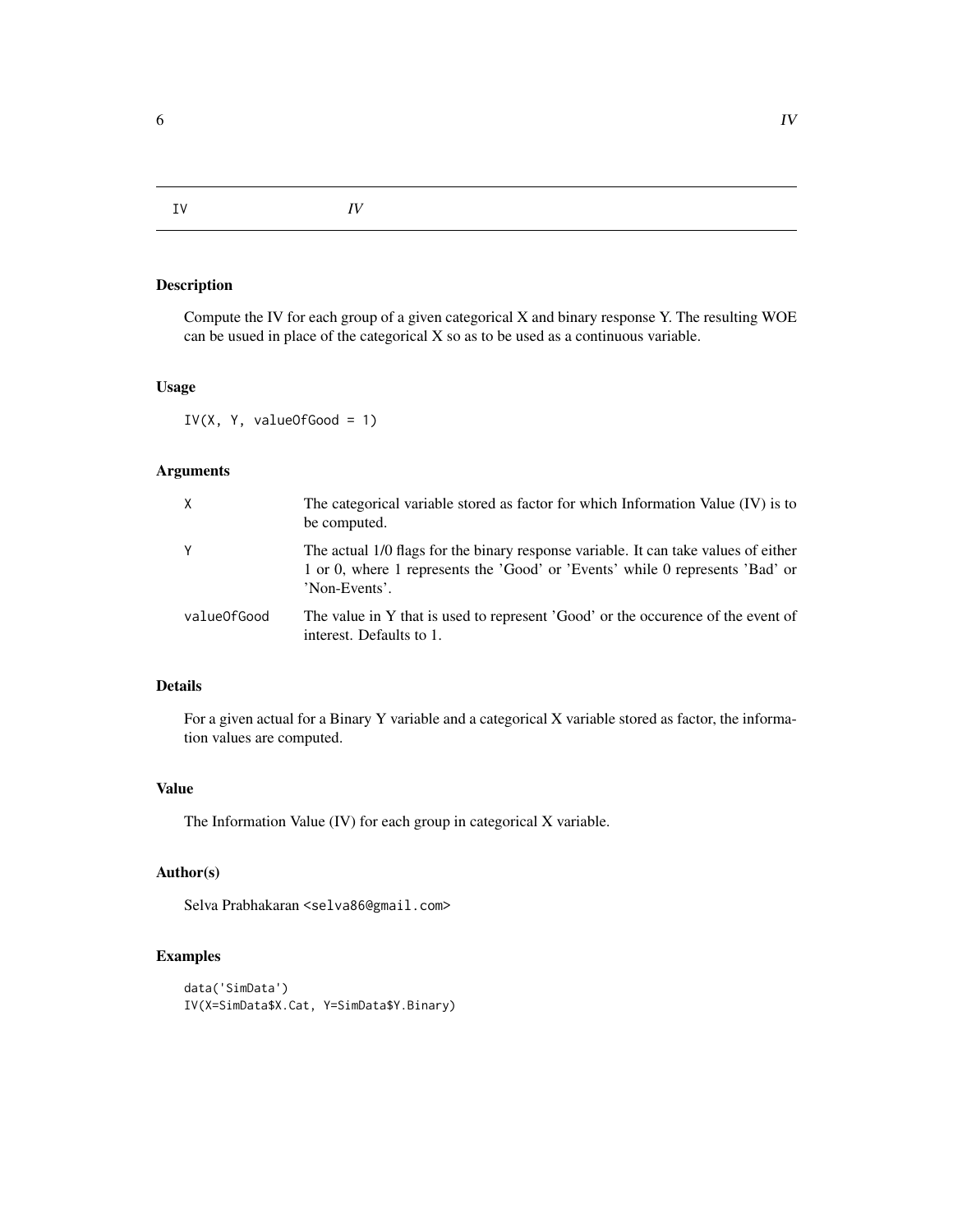<span id="page-6-0"></span>kappaCohen *kappaCohen*

# Description

Calculate the Cohen's kappa statistic for a given logit model.

# Usage

kappaCohen(actuals, predictedScores, threshold = 0.5)

# Arguments

| actuals         | The actual binary flags for the response variable. It can take a numeric vector<br>containing values of either 1 or 0, where 1 represents the 'Good' or 'Events'<br>while 0 represents 'Bad' or 'Non-Events'. |
|-----------------|---------------------------------------------------------------------------------------------------------------------------------------------------------------------------------------------------------------|
| predictedScores |                                                                                                                                                                                                               |
|                 | The prediction probability scores for each observation. If your classification<br>model gives the 1/0 predcitions, convert it to a numeric vector of 1's and 0's.                                             |
| threshold       | If predicted value is above the threshold, it will be considered as an event $(1)$ ,<br>else it will be a non-event $(0)$ . Defaults to 0.5.                                                                  |

# Details

For a given actuals and predicted probability scores, Cohen's kappa is calculated. Cohen's kappa is calculated as (probabiliity of agreement - probability of expected) / (1-(probability of expected)))

# Value

The Cohen's kappa of the given actuals and predicted probability scores

# Author(s)

Selva Prabhakaran <selva86@gmail.com>

```
data('ActualsAndScores')
kappaCohen(actuals=ActualsAndScores$Actuals, predictedScores=ActualsAndScores$PredictedScores)
```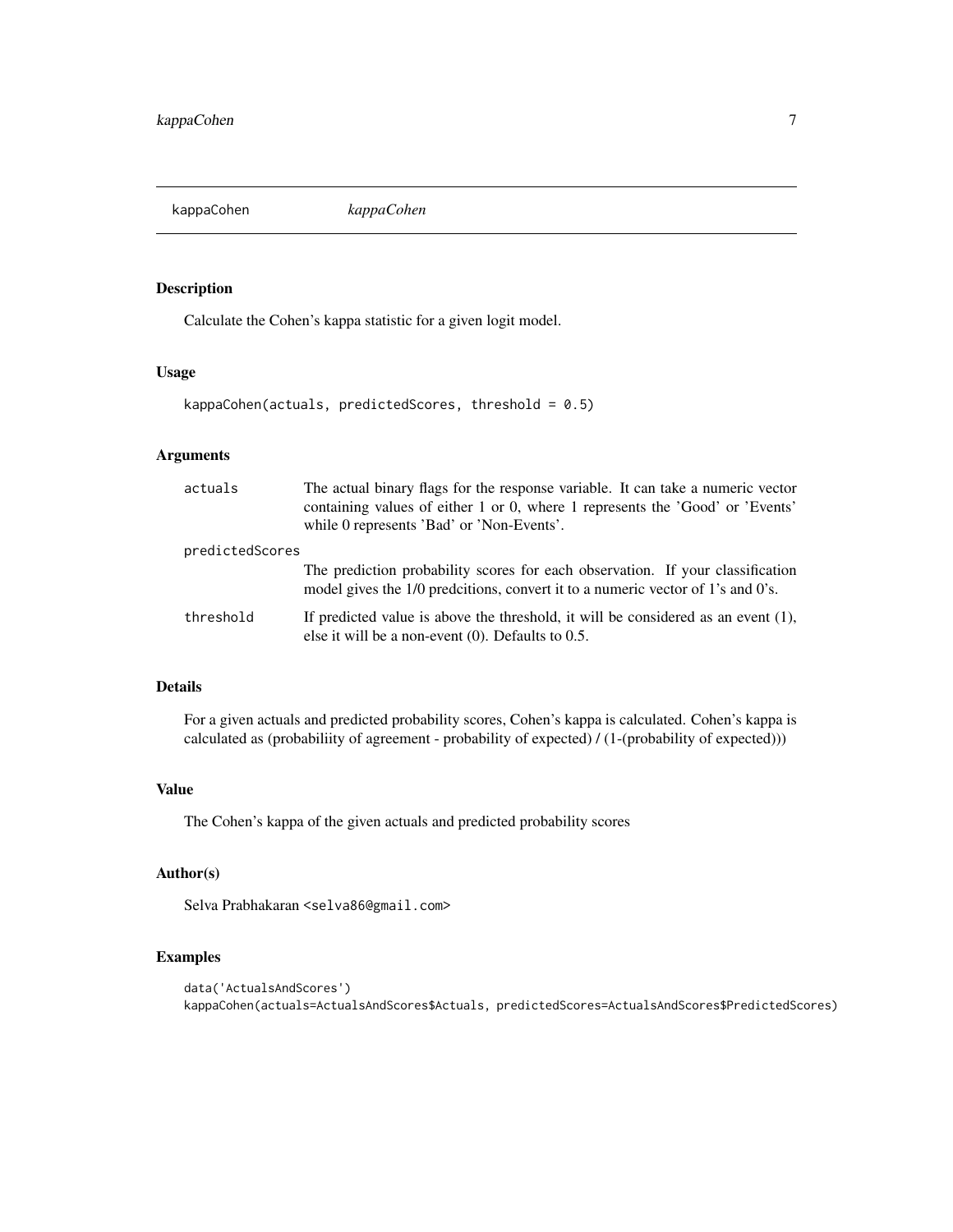<span id="page-7-0"></span>ks\_plot *ks\_plot*

# Description

Plot the cumulative percentage of responders (ones) captured by the model

#### Usage

ks\_plot(actuals, predictedScores)

#### Arguments

| actuals | The actual binary flags for the response variable. It can take a numeric vector |
|---------|---------------------------------------------------------------------------------|
|         | containing values of either 1 or 0, where 1 represents the 'Good' or 'Events'   |
|         | while 0 represents 'Bad' or 'Non-Events'.                                       |
|         |                                                                                 |

#### predictedScores

The prediction probability scores for each observation. If your classification model gives the 1/0 predcitions, convert it to a numeric vector of 1's and 0's.

#### Details

Plot the cumulative percentage of responders (ones) captured by the model against the expected cumulative percentage of responders at random (i.e. had there been no model). The greater the distance between the random and model cumulatives, the better is the predictive ability of the model to effectively capture the responders (ones).

# Value

The KS plot

#### Author(s)

Selva Prabhakaran <selva86@gmail.com>

```
data('ActualsAndScores')
ks_plot(actuals=ActualsAndScores$Actuals, predictedScores=ActualsAndScores$PredictedScores)
```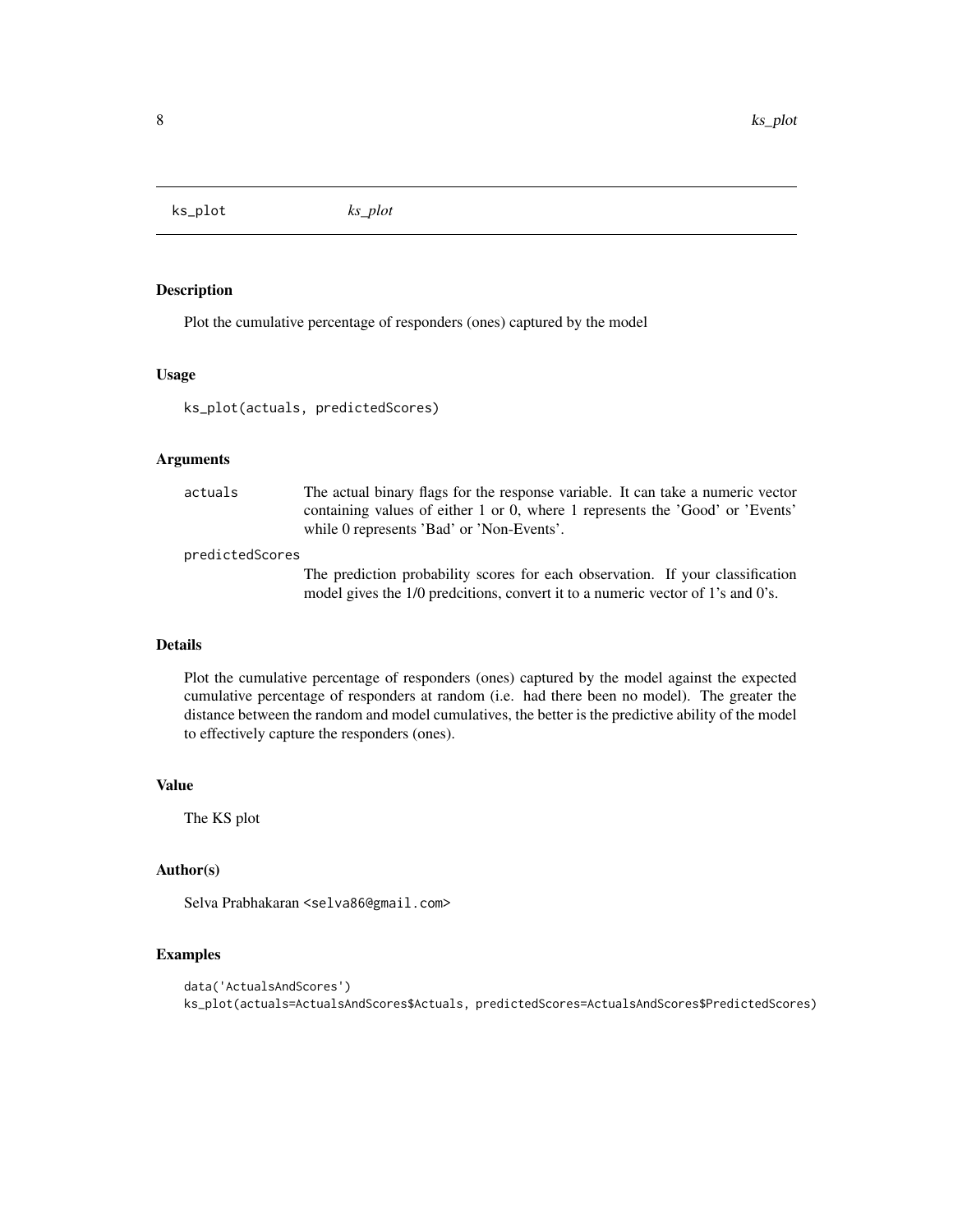<span id="page-8-0"></span>ks\_stat *ks\_stat*

# Description

Compute the Kolmogorov-Smirnov statistic

#### Usage

```
ks_stat(actuals, predictedScores, returnKSTable = FALSE)
```
# Arguments

| actuals         | The actual binary flags for the response variable. It can take a numeric vector<br>containing values of either 1 or 0, where 1 represents the 'Good' or 'Events'<br>while 0 represents 'Bad' or 'Non-Events'. |
|-----------------|---------------------------------------------------------------------------------------------------------------------------------------------------------------------------------------------------------------|
| predictedScores |                                                                                                                                                                                                               |
|                 | The prediction probability scores for each observation. If your classification<br>model gives the 1/0 predcitions, convert it to a numeric vector of 1's and 0's.                                             |
| returnKSTable   | If set to TRUE, returns the KS table used to calculate the KS statistic instead.<br>Defaults to FALSE.                                                                                                        |

# Details

Compute the KS statistic for a given actuals and predicted scores for a binary response variable. KS statistic is calculated as the maximum difference between the cumulative true positive and cumulative false positive rate. Set returnKSTable to TRUE to see the calculations from ks\_table.

#### Value

The KS statistic for a given actual values of a binary response variable and the respective prediction probability scores.

# Author(s)

Selva Prabhakaran <selva86@gmail.com>

```
data('ActualsAndScores')
ks_stat(actuals=ActualsAndScores$Actuals, predictedScores=ActualsAndScores$PredictedScores)
```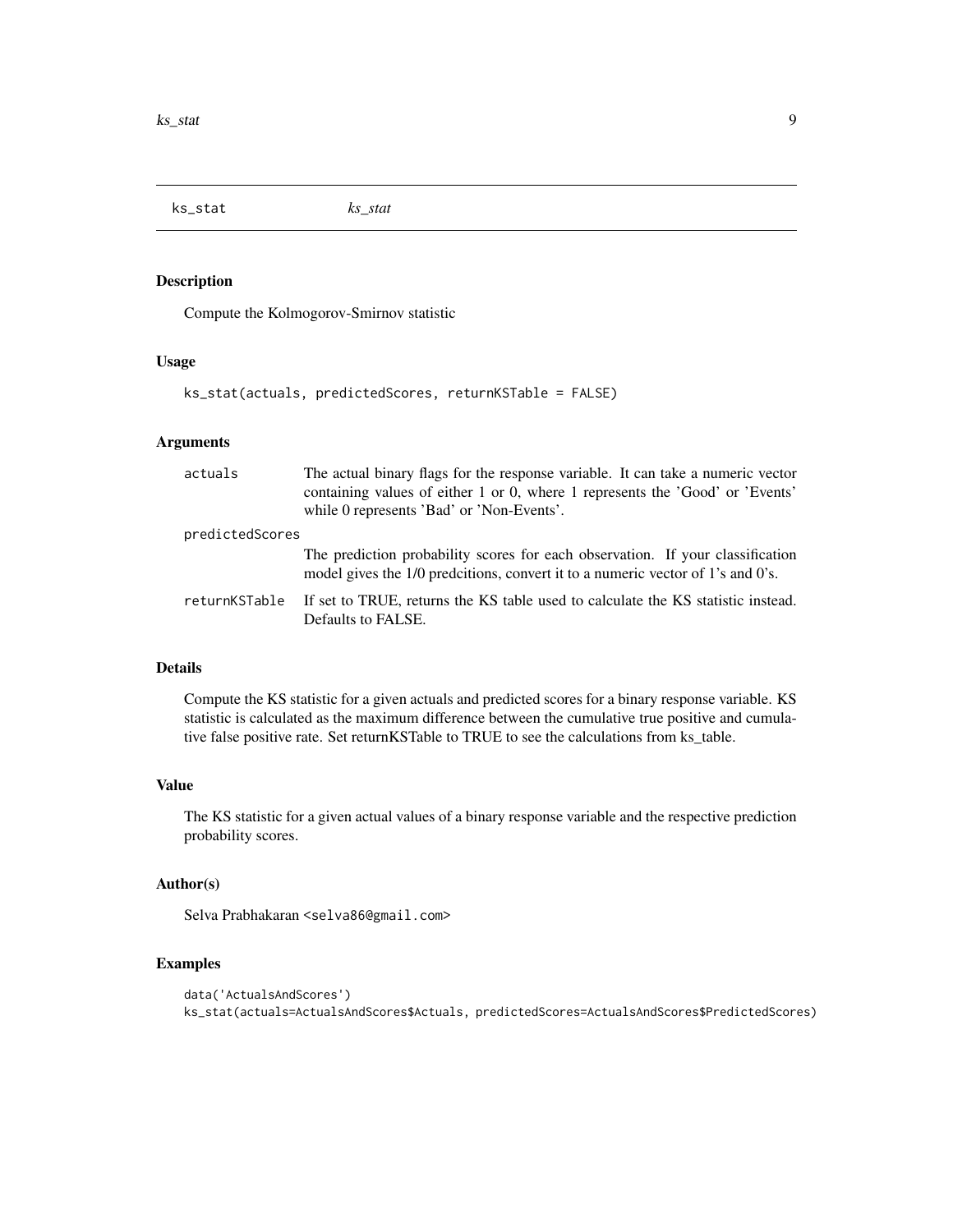<span id="page-9-0"></span>misClassError *misClassError*

# Description

Calculate the percentage misclassification error for the given actuals and probaility scores.

#### Usage

```
misClassError(actuals, predictedScores, threshold = 0.5)
```
# Arguments

| actuals         | The actual binary flags for the response variable. It can take a numeric vector<br>containing values of either 1 or 0, where 1 represents the 'Good' or 'Events'<br>while 0 represents 'Bad' or 'Non-Events'. |
|-----------------|---------------------------------------------------------------------------------------------------------------------------------------------------------------------------------------------------------------|
| predictedScores |                                                                                                                                                                                                               |
|                 | The prediction probability scores for each observation. If your classification<br>model gives the 1/0 predcitions, convert it to a numeric vector of 1's and 0's.                                             |
| threshold       | If predicted value is above the threshold, it will be considered as an event $(1)$ ,<br>else it will be a non-event $(0)$ . Defaults to 0.5.                                                                  |

# Details

For a given binary response actuals and predicted probability scores, misclassfication error is the number of mismatches between the predicted and actuals direction of the binary y variable.

# Value

The misclassification error, which tells what proportion of predicted direction did not match with the actuals.

# Author(s)

Selva Prabhakaran <selva86@gmail.com>

```
data('ActualsAndScores')
misClassError(actuals=ActualsAndScores$Actuals,
 predictedScores=ActualsAndScores$PredictedScores, threshold=0.5)
```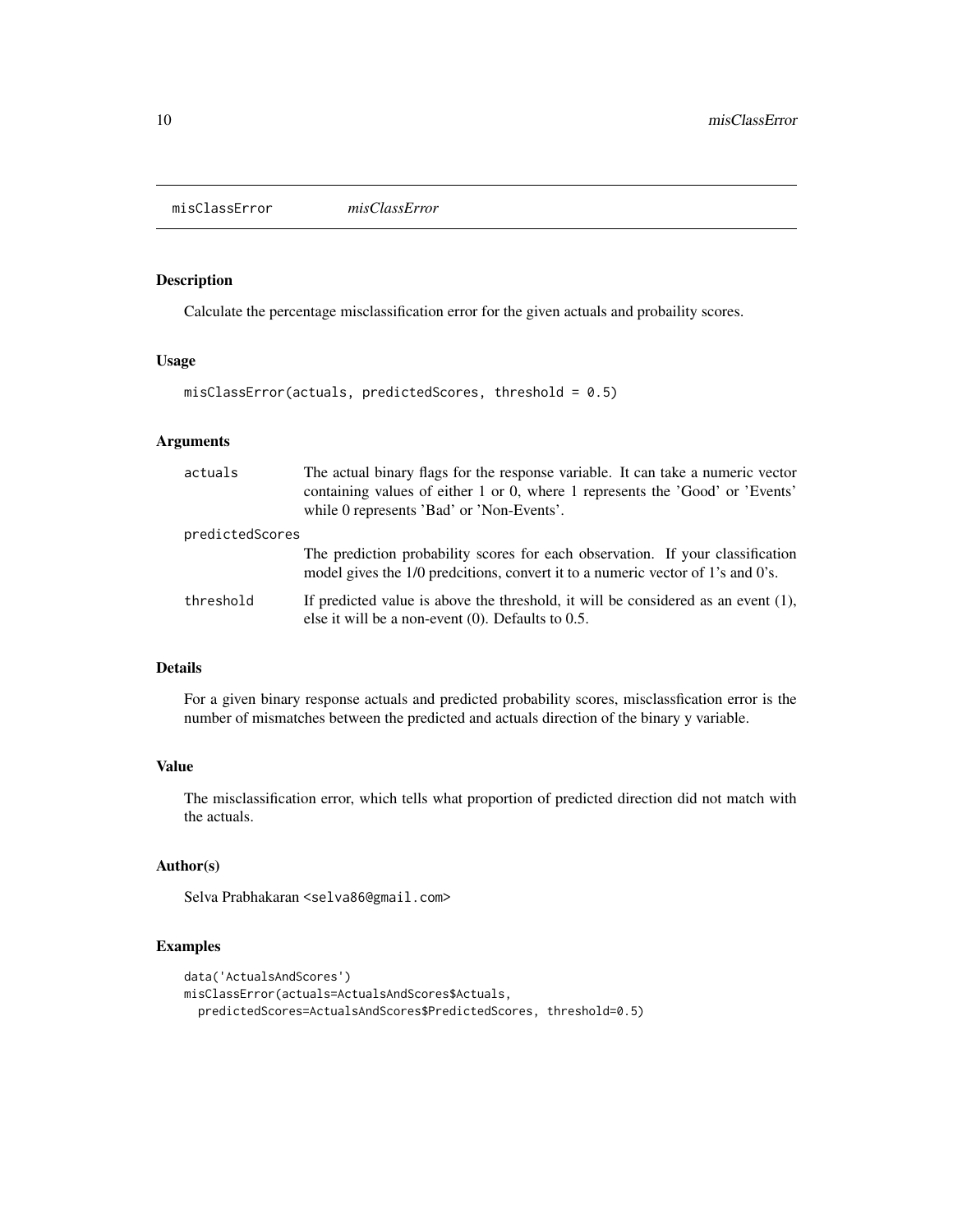<span id="page-10-0"></span>npv *npv*

# Description

Calculate the negative predictive value for a given set of actuals and predicted probability scores.

#### Usage

 $npv(actuals, predictedScores, threshold = 0.5)$ 

# Arguments

| actuals         | The actual binary flags for the response variable. It can take a numeric vector<br>containing values of either 1 or 0, where 1 represents the 'Good' or 'Events'<br>while 0 represents 'Bad' or 'Non-Events'. |
|-----------------|---------------------------------------------------------------------------------------------------------------------------------------------------------------------------------------------------------------|
| predictedScores |                                                                                                                                                                                                               |
|                 | The prediction probability scores for each observation. If your classification<br>model gives the 1/0 predcitions, convert it to a numeric vector of 1's and 0's.                                             |
| threshold       | If predicted value is above the threshold, it will be considered as an event $(1)$ ,<br>else it will be a non-event $(0)$ . Defaults to 0.5.                                                                  |

# Details

For a given given binary response actuals and predicted probability scores, negative predictive value is defined as the proportion of observations without the event out of the total negative predictions.

#### Value

The negative predictive value for a given set of actuals and probability scores, with the specified cutoff threshold.

# Author(s)

Selva Prabhakaran <selva86@gmail.com>

```
data('ActualsAndScores')
npv(actuals=ActualsAndScores$Actuals, predictedScores=ActualsAndScores$PredictedScores)
```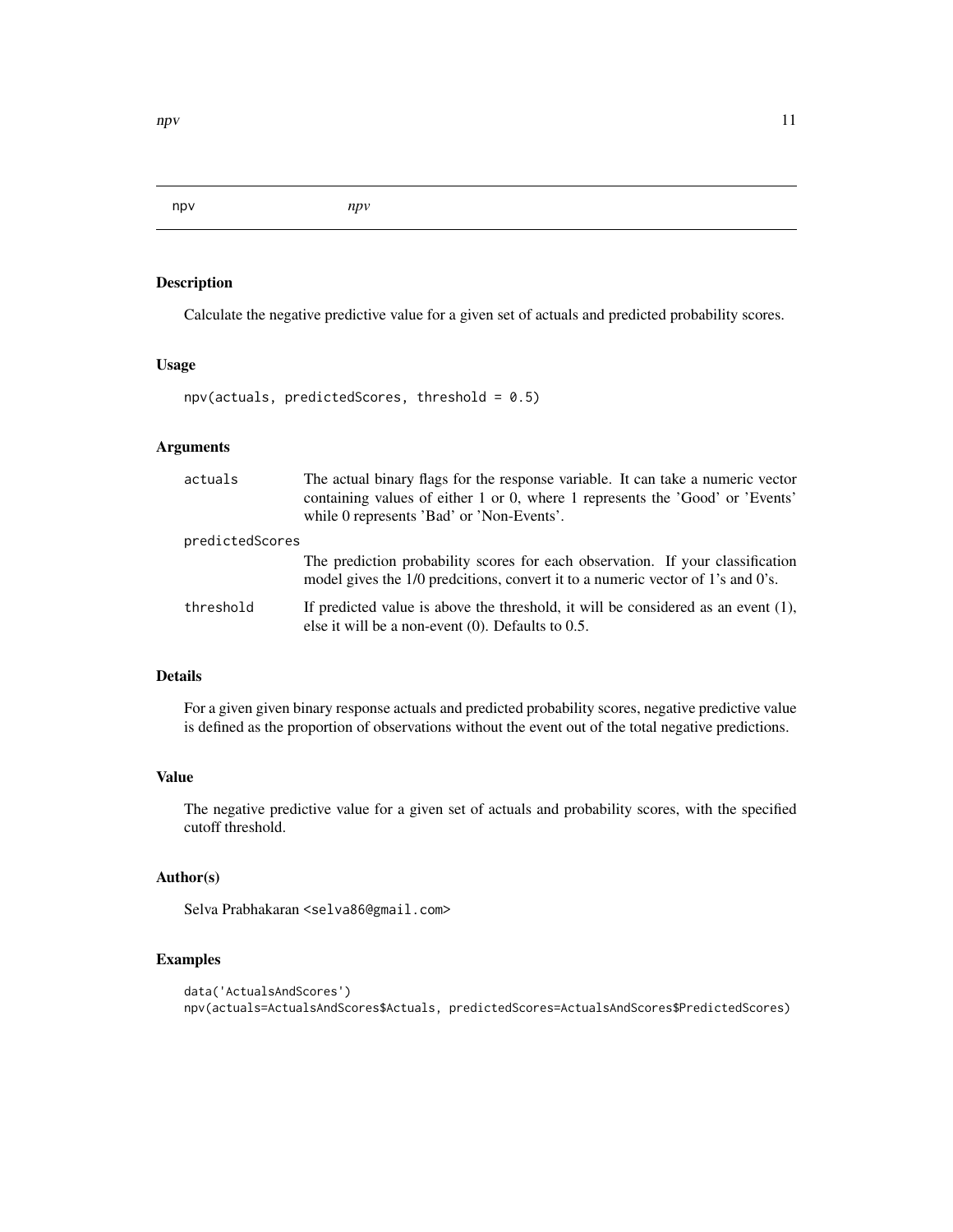<span id="page-11-0"></span>optimalCutoff *optimalCutoff*

#### Description

Compute the optimal probability cutoff score, based on a user defined objective.

# Usage

```
optimalCutoff(actuals, predictedScores, optimiseFor = "misclasserror",
  returnDiagnostics = FALSE)
```
#### Arguments

| actuals           | The actual binary flags for the response variable. It can take a numeric vector<br>containing values of either 1 or 0, where 1 represents the 'Good' or 'Events'<br>while 0 represents 'Bad' or 'Non-Events'.                                                                                                                                                                                                                                                                                        |
|-------------------|------------------------------------------------------------------------------------------------------------------------------------------------------------------------------------------------------------------------------------------------------------------------------------------------------------------------------------------------------------------------------------------------------------------------------------------------------------------------------------------------------|
| predictedScores   |                                                                                                                                                                                                                                                                                                                                                                                                                                                                                                      |
|                   | The prediction probability scores for each observation. If your classification<br>model gives the 1/0 predcitions, convert it to a numeric vector of 1's and 0's.                                                                                                                                                                                                                                                                                                                                    |
| optimiseFor       | The maximization criterion for which probability cutoff score needs to be op-<br>timised. Can take either of following values: "Ones" or "Zeros" or "Both" or<br>"misclasserror" (default). If "Ones" is used, 'optimalCutoff' will be chosen to<br>maximise detection of "One's". If 'Both' is specified, the probability cut-off<br>that gives maximum Youden's Index is chosen. If 'misclasserror' is specified,<br>the probability cut-off that gives minimum mis-clasification error is chosen. |
| returnDiagnostics |                                                                                                                                                                                                                                                                                                                                                                                                                                                                                                      |
|                   | If TRUE, would return additional diagnostics such as 'sensitivityTable', 'mis-<br>classificationError', 'TPR', 'FPR' and 'specificity' for the chosen cut-off.                                                                                                                                                                                                                                                                                                                                       |

# Details

Compute the optimal probability cutoff score for a given set of actuals and predicted probability scores, based on a user defined objective, which is specified by optimiseFor = "Ones" or "Zeros" or "Both" (default).

#### Value

The optimal probability score cutoff that maximises a given criterion. If 'returnDiagnostics' is TRUE, then the following items are returned in a list:

- optimalCutoff The optimal probability score cutoff that maximises a given criterion.
- sensitivityTable The dataframe that shows the TPR, FPR, Youden's Index and Specificity for variaous values of purbability cut-off scores.
- misclassificationError The percentage misclassification error for the given actuals and probaility scores.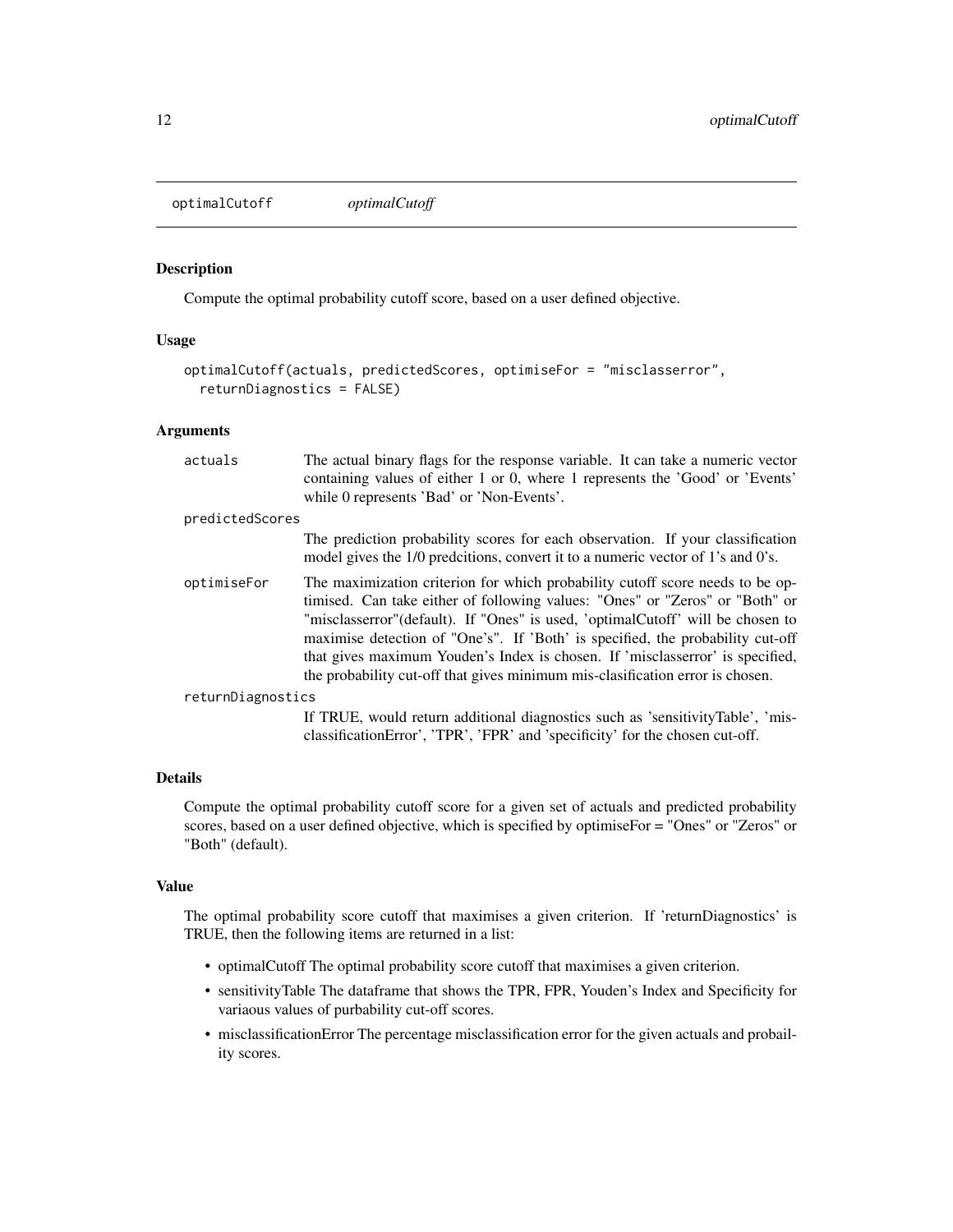#### <span id="page-12-0"></span> $p$ lotROC  $\qquad \qquad$  13

- TPR The 'True Positive Rate' (a.k.a 'sensitivity')for the chosen probability cut-off score.
- FPR The 'False Positive Rate' (a.k.a 'sensitivity')for the chosen probability cut-off score.
- Specificity The specificity of the given actuals and probability scores, i.e. the ratio of number of observations without the event AND predicted to not have the event divided by the number of observations without the event.

# Author(s)

Selva Prabhakaran <selva86@gmail.com>

# Examples

```
data('ActualsAndScores')
optimalCutoff(actuals=ActualsAndScores$Actuals,
predictedScores=ActualsAndScores$PredictedScores, optimiseFor="Both", returnDiagnostics=TRUE)
```
plotROC *plotROC*

# Description

Plot the Receiver Operating Characteristics(ROC) Curve based on ggplot2

#### Usage

```
plotROC(actuals, predictedScores, Show. labels = F, returnSensitivityMat = F)
```
# Arguments

| actuals              | The actual binary flags for the response variable. It can take a numeric vector<br>containing values of either 1 or 0, where 1 represents the 'Good' or 'Events'<br>while 0 represents 'Bad' or 'Non-Events'. |
|----------------------|---------------------------------------------------------------------------------------------------------------------------------------------------------------------------------------------------------------|
| predictedScores      |                                                                                                                                                                                                               |
|                      | The prediction probability scores for each observation. If your classification<br>model gives the 1/0 predcitions, convert it to a numeric vector of 1's and 0's.                                             |
| Show.labels          | Whether the probability scores should be printed at change points?. Defaults to<br>False.                                                                                                                     |
| returnSensitivityMat |                                                                                                                                                                                                               |
|                      | Whether the sensitivity matrix (a dataframe) should be returned. Defaults to<br>FALSE.                                                                                                                        |

# Details

For a given actuals and predicted probability scores, A ROC curve is plotted using the ggplot2 framework along the the area under the curve.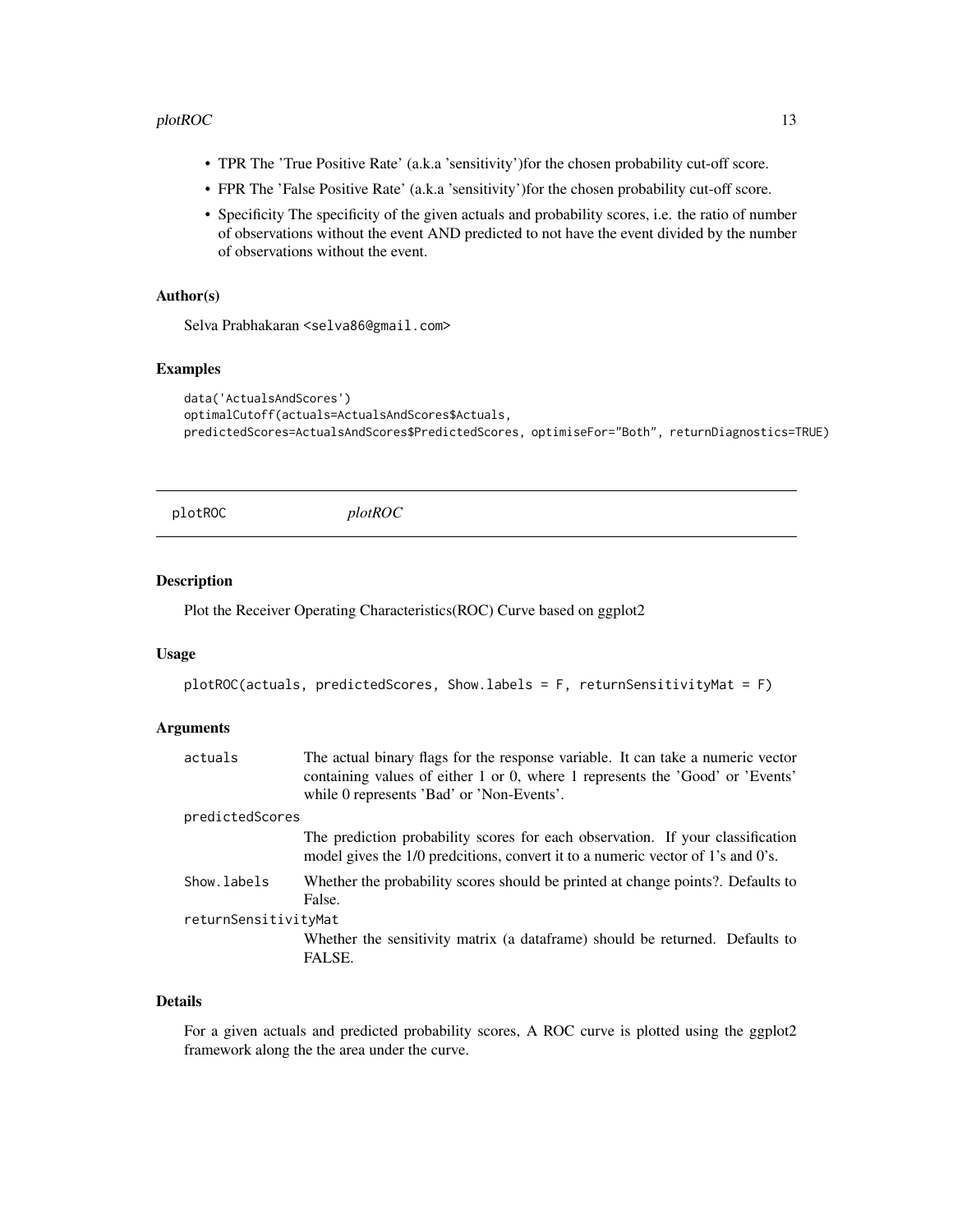# Value

Plots the ROC curve

#### Author(s)

Selva Prabhakaran <selva86@gmail.com>

# Examples

data('ActualsAndScores') plotROC(actuals=ActualsAndScores\$Actuals, predictedScores=ActualsAndScores\$PredictedScores)

precision *precision*

# Description

Calculate the precision or positive predictive value for a given set of actuals and predicted probability scores.

#### Usage

precision(actuals, predictedScores, threshold =  $0.5$ )

# Arguments

| actuals         | The actual binary flags for the response variable. It can take a numeric vector<br>containing values of either 1 or 0, where 1 represents the 'Good' or 'Events'<br>while 0 represents 'Bad' or 'Non-Events'. |
|-----------------|---------------------------------------------------------------------------------------------------------------------------------------------------------------------------------------------------------------|
| predictedScores |                                                                                                                                                                                                               |
|                 | The prediction probability scores for each observation. If your classification<br>model gives the 1/0 predcitions, convert it to a numeric vector of 1's and 0's.                                             |
| threshold       | If predicted value is above the threshold, it will be considered as an event $(1)$ ,<br>else it will be a non-event $(0)$ . Defaults to 0.5.                                                                  |

# Details

For a given given binary response actuals and predicted probability scores, precision is defined as the proportion of observations with the event out of the total positive predictions.

# Value

The precision or the positive predictive value.

#### Author(s)

Selva Prabhakaran <selva86@gmail.com>

<span id="page-13-0"></span>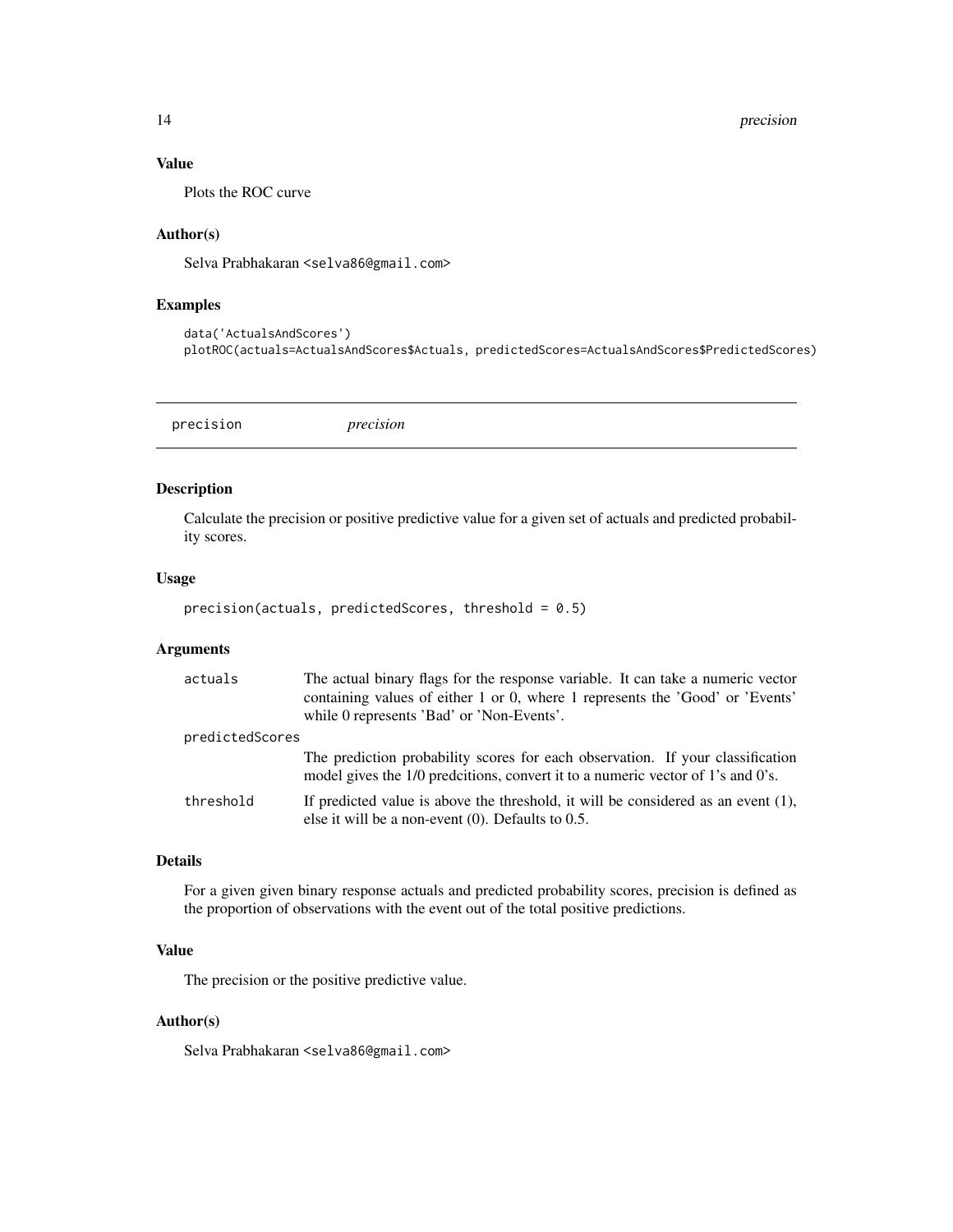#### <span id="page-14-0"></span>sensitivity that is a sensitivity of the sensitivity of the sensitivity of the sensitivity of the sensitivity of the sensitivity of the sensitivity of the sensitivity of the sensitivity of the sensitivity of the sensitivit

#### Examples

```
data('ActualsAndScores')
precision(actuals=ActualsAndScores$Actuals, predictedScores=ActualsAndScores$PredictedScores)
```
sensitivity *sensitivity*

#### Description

Calculate the sensitivity for a given logit model.

# Usage

```
sensitivity(actuals, predictedScores, threshold = 0.5)
```
#### Arguments

| actuals         | The actual binary flags for the response variable. It can take a numeric vector<br>containing values of either 1 or 0, where 1 represents the 'Good' or 'Events'<br>while 0 represents 'Bad' or 'Non-Events'. |
|-----------------|---------------------------------------------------------------------------------------------------------------------------------------------------------------------------------------------------------------|
| predictedScores |                                                                                                                                                                                                               |
|                 | The prediction probability scores for each observation. If your classification<br>model gives the 1/0 predcitions, convert it to a numeric vector of 1's and 0's.                                             |
| threshold       | If predicted value is above the threshold, it will be considered as an event $(1)$ ,<br>else it will be a non-event $(0)$ . Defaults to 0.5.                                                                  |

# Details

For a given binary response actuals and predicted probability scores, sensitivity is defined as number of observations with the event AND predicted to have the event divided by the number of observations with the event. It can be used as an indicator to gauge how sensitive is your model in detecting the occurence of events, especially when you are not so concerned about predicting the non-events as true.

# Value

The sensitivity of the given binary response actuals and predicted probability scores, which is, the number of observations with the event AND predicted to have the event divided by the nummber of observations with the event.

# Author(s)

Selva Prabhakaran <selva86@gmail.com>

```
data('ActualsAndScores')
sensitivity(actuals=ActualsAndScores$Actuals, predictedScores=ActualsAndScores$PredictedScores)
```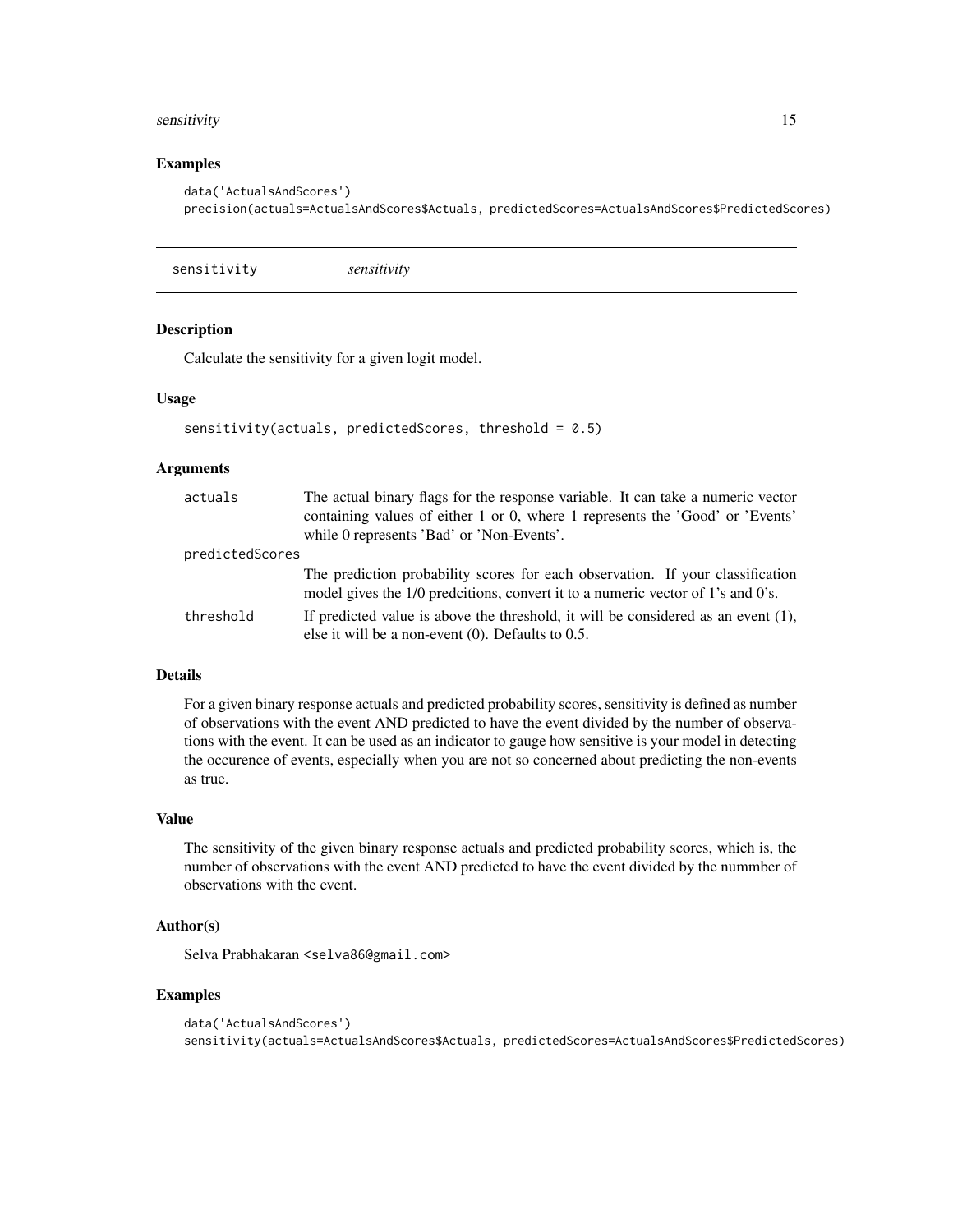<span id="page-15-0"></span>

#### Description

A dataset containing the actuals for a simulated binary response variable (Y) as a numeric and a categorical X variable with 9 groups, for which WOE calculation is performed.

#### Usage

data(SimData)

#### Format

A data frame with 30000 rows and 2 variables

#### Details

- Y.Binary. A simulated variable meant to serve as the actual binary response variable. The good/events are marked as 1 while the bads/non-events are marked 0.
- X.Cat. A categorical variable (factor) with 9 groups.

somersD *somersD*

# Description

Calculate the Somers D statistic for a given logit model

#### Usage

somersD(actuals, predictedScores)

#### Arguments

actuals The actual binary flags for the response variable. It can take a numeric vector containing values of either 1 or 0, where 1 represents the 'Good' or 'Events' while 0 represents 'Bad' or 'Non-Events'.

predictedScores

The prediction probability scores for each observation. If your classification model gives the 1/0 predcitions, convert it to a numeric vector of 1's and 0's.

# Details

For a given binary response actuals and predicted probability scores, Somer's D is calculated as the number of concordant pairs less number of discordant pairs divided by total number of pairs.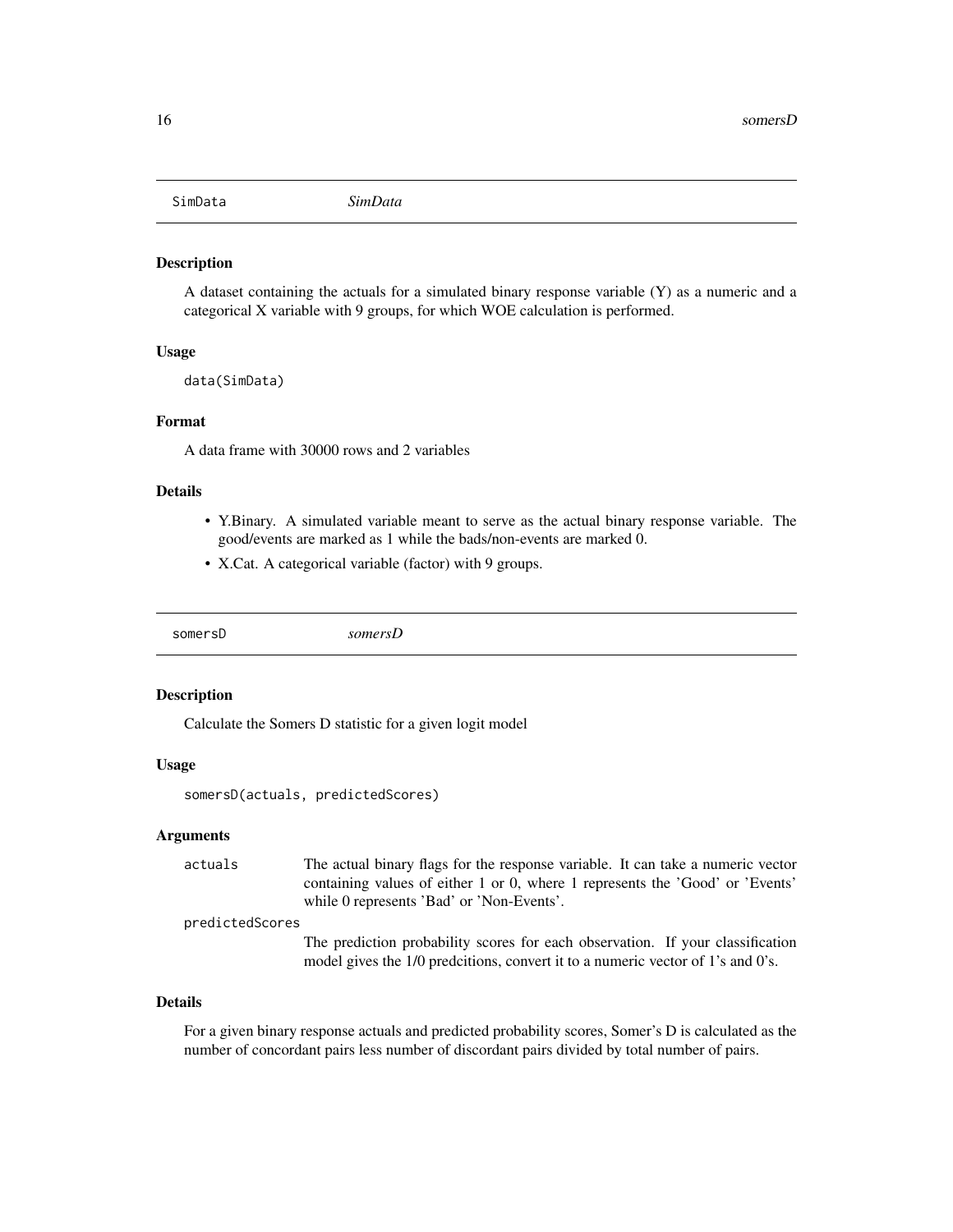# <span id="page-16-0"></span>specificity 17

# Value

The Somers D statistic, which tells how many more concordant than discordant pairs exist divided by total number of pairs.

# Author(s)

Selva Prabhakaran <selva86@gmail.com>

#### Examples

```
data('ActualsAndScores')
somersD(actuals=ActualsAndScores$Actuals, predictedScores=ActualsAndScores$PredictedScores)
```
specificity *specificity*

# Description

Calculate the specificity for a given logit model.

#### Usage

```
specificity(actuals, predictedScores, threshold = 0.5)
```
#### Arguments

| actuals         | The actual binary flags for the response variable. It can take a numeric vector<br>containing values of either 1 or 0, where 1 represents the 'Good' or 'Events'<br>while 0 represents 'Bad' or 'Non-Events'. |
|-----------------|---------------------------------------------------------------------------------------------------------------------------------------------------------------------------------------------------------------|
| predictedScores |                                                                                                                                                                                                               |
|                 | The prediction probability scores for each observation. If your classification<br>model gives the 1/0 predcitions, convert it to a numeric vector of 1's and 0's.                                             |
| threshold       | If predicted value is above the threshold, it will be considered as an event $(1)$ ,<br>else it will be a non-event $(0)$ . Defaults to 0.5.                                                                  |

# Details

For a given given binary response actuals and predicted probability scores, specificity is defined as number of observations without the event AND predicted to not have the event divided by the number of observations without the event. Specificity is particularly useful when you are extra careful not to predict a non event as an event, like in spam detection where you dont want to classify a genuine mail as spam(event) where it may be somewhat ok to occasionally classify a spam as a genuine mail(a non-event).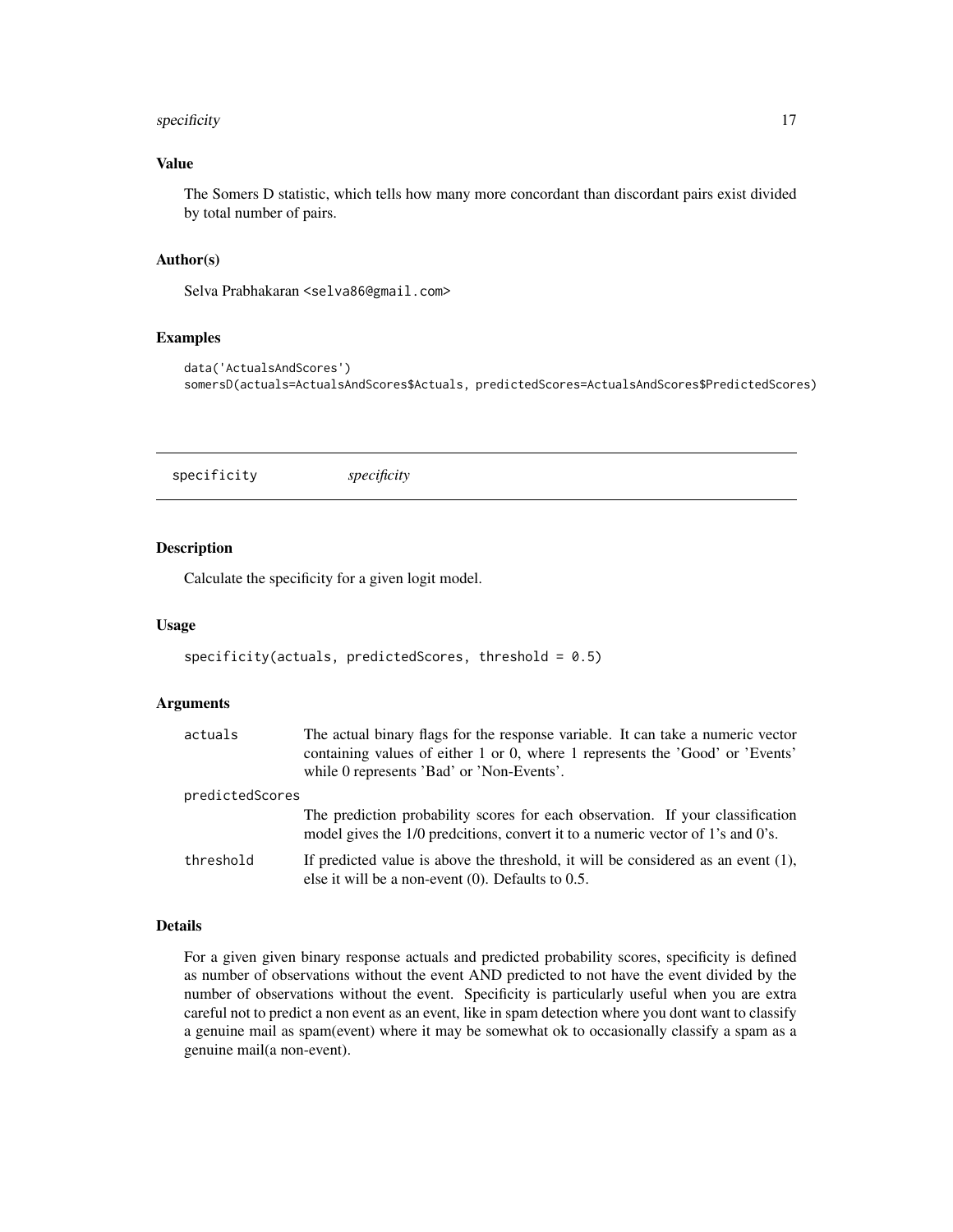# <span id="page-17-0"></span>Value

The specificity of the given binary response actuals and predicted probability scores, which is, the number of observations without the event AND predicted to not have the event divided by the nummber of observations without the event.

# Author(s)

Selva Prabhakaran <selva86@gmail.com>

#### Examples

```
data('ActualsAndScores')
specificity(actuals=ActualsAndScores$Actuals, predictedScores=ActualsAndScores$PredictedScores)
```
WOE *WOE*

#### Description

Compute the Weights Of Evidence (WOE) for each group of a given categorical X and binary response Y. The resulting WOE can be usued in place of the categorical X so as to be used as a continuous variable.

#### Usage

WOE(X, Y, valueOfGood = 1)

# Arguments

| X           | The categorical variable stored as factor for which Weights of Evidence(WOE)<br>is to be computed.                                                                                    |
|-------------|---------------------------------------------------------------------------------------------------------------------------------------------------------------------------------------|
| Y           | The actual 1/0 flags for the binary response variable. It can take values of either<br>1 or 0, where 1 represents the 'Good' or 'Events' while 0 represents 'Bad' or<br>'Non-Events'. |
| valueOfGood | The value in Y that is used to represent 'Good' or the occurence of the event of<br>interest. Defaults to 1.                                                                          |

# Details

For a given actual for a Binary Y variable and a categorical X variable stored as factor, the WOE's are computed.

# Value

The Weights Of Evidence (WOE) for each group in categorical X variable.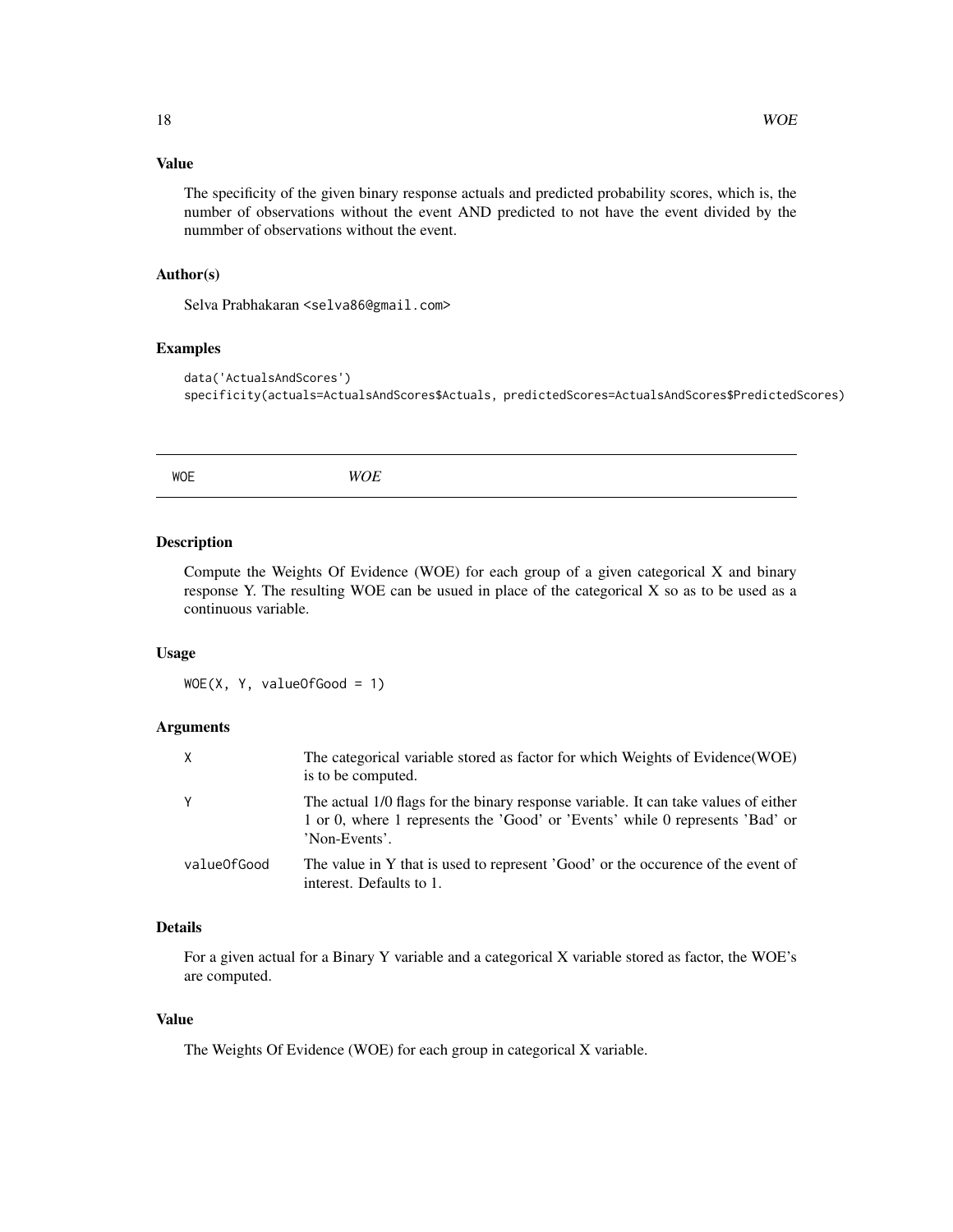#### <span id="page-18-0"></span>WOETable 19

# Author(s)

Selva Prabhakaran <selva86@gmail.com>

#### Examples

data('SimData') WOE(X=SimData\$X.Cat, Y=SimData\$Y.Binary)

WOETable *WOETable*

# **Description**

Compute the WOETable that shows the Weights Of Evidence (WOE) for each group and respeective Information Values (IVs).

#### Usage

WOETable(X, Y, valueOfGood = 1)

# Arguments

| X           | The categorical variable stored as factor for which WOE Table is to be com-<br>puted.                                                                                                 |
|-------------|---------------------------------------------------------------------------------------------------------------------------------------------------------------------------------------|
|             | The actual 1/0 flags for the binary response variable. It can take values of either<br>1 or 0, where 1 represents the 'Good' or 'Events' while 0 represents 'Bad' or<br>'Non-Events'. |
| valueOfGood | The value in Y that is used to represent 'Good' or the occurence of the event of<br>interest. Defaults to 1.                                                                          |

# Details

For a given actual for a Binary Y variable and a categorical X variable stored as factor, the WOE table is generated with calculated WOE's and IV's

# Value

The WOE table with the respective weights of evidence for each group and the IV's.

- CAT. The groups (levels) of the categorical X variable for which WOE is to be calculated.
- GOODS. The total number of "Goods" or "Events" in respective group.
- BADS. The total number of "Bads" or "Non-Events" in respective group.
- TOTAL. The total number of observations in respective group.
- PCT\_G. The Percentage of 'Goods' or 'Events' accounted for by respective group.
- PCT\_B. The Percentage of 'Bads' or 'Non-Events' accounted for by respective group.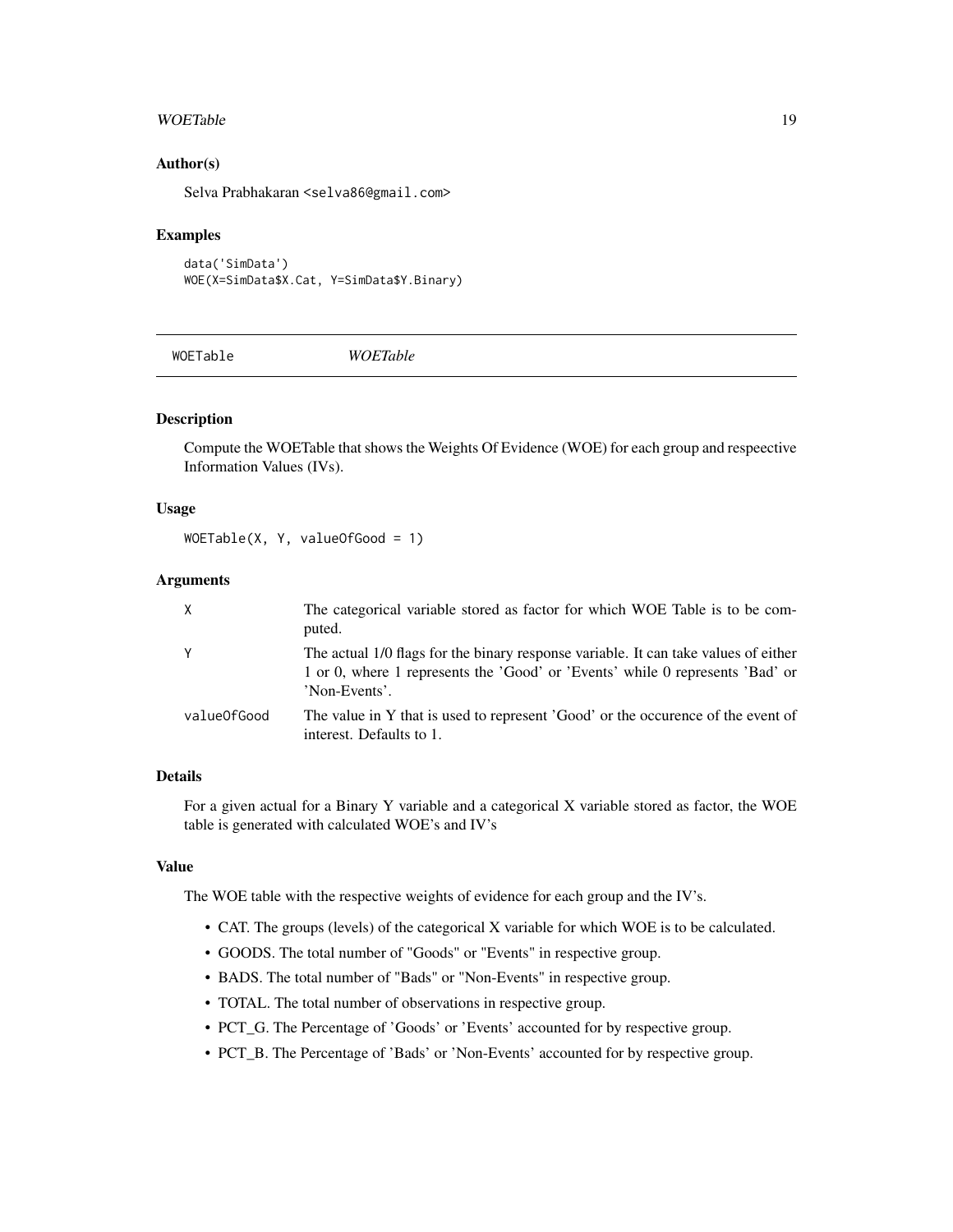- <span id="page-19-0"></span>• WOE. The computed weights of evidence(WOE) for respective group. The WOE values can be used in place of the actual group itself, thereby producing a 'continuous' alternative.
- IV. The information value contributed by each group in the X. The sum of IVs is the total information value of the categorical X variable.

#### Author(s)

Selva Prabhakaran <selva86@gmail.com>

# Examples

```
data('SimData')
WOETable(X=SimData$X.Cat, Y=SimData$Y.Binary)
```
youdensIndex *youdensIndex*

## Description

Calculate the specificity for a given logit model.

#### Usage

```
youdensIndex(actuals, predictedScores, threshold = 0.5)
```
# Arguments

| actuals         | The actual binary flags for the response variable. It can take a numeric vector<br>containing values of either 1 or 0, where 1 represents the 'Good' or 'Events'<br>while 0 represents 'Bad' or 'Non-Events'. |
|-----------------|---------------------------------------------------------------------------------------------------------------------------------------------------------------------------------------------------------------|
| predictedScores |                                                                                                                                                                                                               |
|                 | The prediction probability scores for each observation. If your classification<br>model gives the 1/0 predcitions, convert it to a numeric vector of 1's and 0's.                                             |
| threshold       | If predicted value is above the threshold, it will be considered as an event $(1)$ ,<br>else it will be a non-event $(0)$ . Defaults to 0.5.                                                                  |

# Details

For a given binary response actuals and predicted probability scores, Youden's index is calculated as sensitivity + specificity - 1

# Value

The youdensIndex of the given binary response actuals and predicted probability scores, which is calculated as Sensitivity + Specificity - 1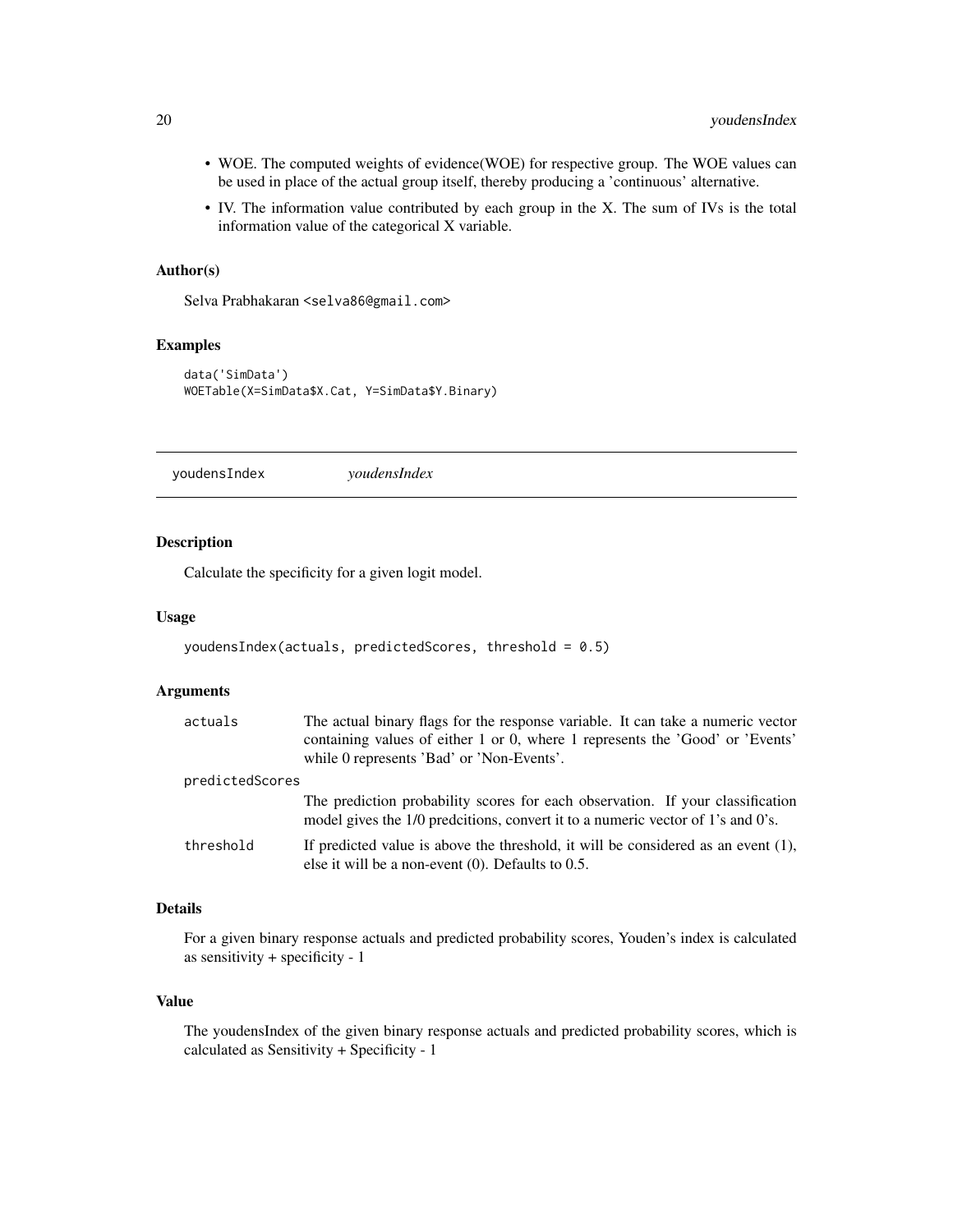# youdensIndex 21

# Author(s)

Selva Prabhakaran <selva86@gmail.com>

```
data('ActualsAndScores')
youdensIndex(actuals=ActualsAndScores$Actuals, predictedScores=ActualsAndScores$PredictedScores)
```